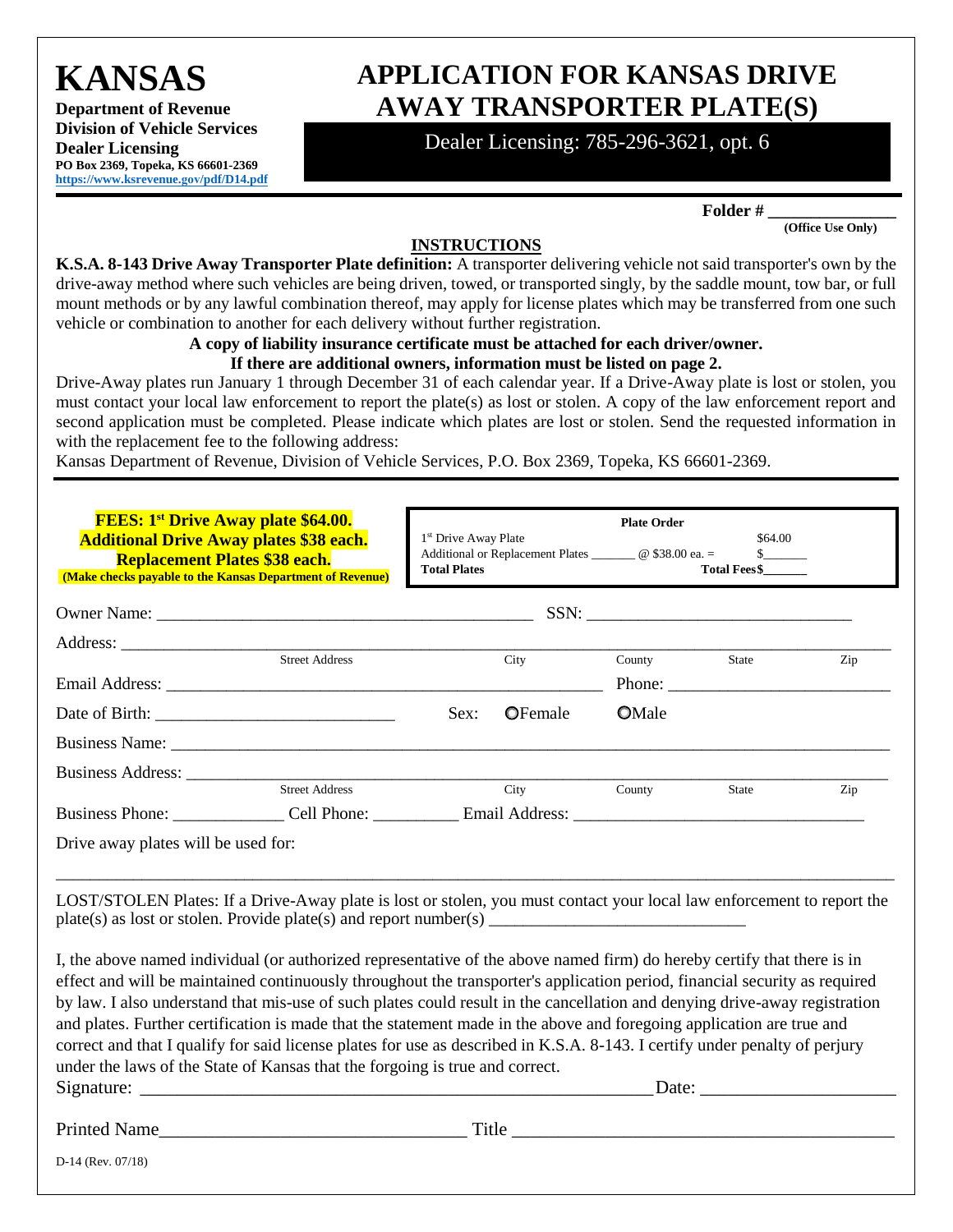### **Additional Owner Information**

|                | Street Address        |      | City                      | County        | State                                                                                                                                                                                                                                                                                                                                                                                                                         | Zip |
|----------------|-----------------------|------|---------------------------|---------------|-------------------------------------------------------------------------------------------------------------------------------------------------------------------------------------------------------------------------------------------------------------------------------------------------------------------------------------------------------------------------------------------------------------------------------|-----|
|                |                       |      |                           |               | Phone: $\frac{1}{\sqrt{1-\frac{1}{2}}\sqrt{1-\frac{1}{2}}\sqrt{1-\frac{1}{2}}\sqrt{1-\frac{1}{2}}\sqrt{1-\frac{1}{2}}\sqrt{1-\frac{1}{2}}\sqrt{1-\frac{1}{2}}\sqrt{1-\frac{1}{2}}\sqrt{1-\frac{1}{2}}\sqrt{1-\frac{1}{2}}\sqrt{1-\frac{1}{2}}\sqrt{1-\frac{1}{2}}\sqrt{1-\frac{1}{2}}\sqrt{1-\frac{1}{2}}\sqrt{1-\frac{1}{2}}\sqrt{1-\frac{1}{2}}\sqrt{1-\frac{1}{2}}\sqrt{1-\frac{1}{2}}\sqrt{1-\frac{1}{2$                  |     |
|                |                       | Sex: | <b>O</b> Female           | <b>O</b> Male |                                                                                                                                                                                                                                                                                                                                                                                                                               |     |
|                |                       |      |                           |               | $SSN: \begin{tabular}{ c c c c } \hline \multicolumn{3}{ c }{\textbf{SSN}}: \begin{tabular}{ c c c c } \hline \multicolumn{3}{ c }{\textbf{SSN}}: \begin{tabular}{ c c c } \hline \multicolumn{3}{ c }{\textbf{SSN}}: \begin{tabular}{ c c c c } \hline \multicolumn{3}{ c }{\textbf{SSN}}: \begin{tabular}{ c c c } \hline \multicolumn{3}{ c }{\textbf{SSN}}: \begin{tabular}{ c c c } \hline \multicolumn{3}{ c }{\textbf$ |     |
|                |                       |      |                           |               |                                                                                                                                                                                                                                                                                                                                                                                                                               |     |
|                | Street Address        |      | City                      | County State  | Phone: $\frac{1}{\sqrt{1-\frac{1}{2}}\sqrt{1-\frac{1}{2}}\sqrt{1-\frac{1}{2}}\sqrt{1-\frac{1}{2}}\sqrt{1-\frac{1}{2}}\sqrt{1-\frac{1}{2}}\sqrt{1-\frac{1}{2}}\sqrt{1-\frac{1}{2}}\sqrt{1-\frac{1}{2}}\sqrt{1-\frac{1}{2}}\sqrt{1-\frac{1}{2}}\sqrt{1-\frac{1}{2}}\sqrt{1-\frac{1}{2}}\sqrt{1-\frac{1}{2}}\sqrt{1-\frac{1}{2}}\sqrt{1-\frac{1}{2}}\sqrt{1-\frac{1}{2}}\sqrt{1-\frac{1}{2}}\sqrt{1-\frac{1}{2$                  | Zip |
|                |                       | Sex: | <b>O</b> Female           | <b>O</b> Male |                                                                                                                                                                                                                                                                                                                                                                                                                               |     |
|                |                       |      |                           |               |                                                                                                                                                                                                                                                                                                                                                                                                                               |     |
|                |                       |      | <b>Driver Information</b> |               |                                                                                                                                                                                                                                                                                                                                                                                                                               |     |
|                |                       |      |                           |               |                                                                                                                                                                                                                                                                                                                                                                                                                               |     |
|                |                       |      |                           |               |                                                                                                                                                                                                                                                                                                                                                                                                                               |     |
|                | <b>Street Address</b> |      | City                      | County        | State                                                                                                                                                                                                                                                                                                                                                                                                                         | Zip |
|                |                       |      |                           |               | Phone:                                                                                                                                                                                                                                                                                                                                                                                                                        |     |
|                |                       | Sex: | OFemale                   | <b>OMale</b>  |                                                                                                                                                                                                                                                                                                                                                                                                                               |     |
|                |                       |      |                           |               |                                                                                                                                                                                                                                                                                                                                                                                                                               |     |
|                |                       |      |                           |               |                                                                                                                                                                                                                                                                                                                                                                                                                               |     |
|                | <b>Street Address</b> |      | City                      | County        | State                                                                                                                                                                                                                                                                                                                                                                                                                         | Zip |
|                | Driver's License #:   |      |                           |               | Phone:                                                                                                                                                                                                                                                                                                                                                                                                                        |     |
| Date of Birth: |                       | Sex: | <b>O</b> Female           | <b>O</b> Male |                                                                                                                                                                                                                                                                                                                                                                                                                               |     |
|                |                       |      |                           |               |                                                                                                                                                                                                                                                                                                                                                                                                                               |     |
|                |                       |      |                           |               |                                                                                                                                                                                                                                                                                                                                                                                                                               |     |
|                | <b>Street Address</b> |      | City                      | County        | State                                                                                                                                                                                                                                                                                                                                                                                                                         | Zip |
|                |                       |      |                           |               |                                                                                                                                                                                                                                                                                                                                                                                                                               |     |
|                |                       | Sex: | OFemale                   | <b>OMale</b>  |                                                                                                                                                                                                                                                                                                                                                                                                                               |     |
|                |                       |      |                           |               |                                                                                                                                                                                                                                                                                                                                                                                                                               |     |
|                |                       |      |                           |               |                                                                                                                                                                                                                                                                                                                                                                                                                               |     |
|                | <b>Street Address</b> |      | City                      | County        | State                                                                                                                                                                                                                                                                                                                                                                                                                         | Zip |
|                |                       |      |                           |               |                                                                                                                                                                                                                                                                                                                                                                                                                               |     |
|                |                       |      |                           |               | Phone: $\frac{1}{\sqrt{1-\frac{1}{2}}\sqrt{1-\frac{1}{2}}\sqrt{1-\frac{1}{2}}\sqrt{1-\frac{1}{2}}\sqrt{1-\frac{1}{2}}\sqrt{1-\frac{1}{2}}\sqrt{1-\frac{1}{2}}\sqrt{1-\frac{1}{2}}\sqrt{1-\frac{1}{2}}\sqrt{1-\frac{1}{2}}\sqrt{1-\frac{1}{2}}\sqrt{1-\frac{1}{2}}\sqrt{1-\frac{1}{2}}\sqrt{1-\frac{1}{2}}\sqrt{1-\frac{1}{2}}\sqrt{1-\frac{1}{2}}\sqrt{1-\frac{1}{2}}\sqrt{1-\frac{1}{2}}\sqrt{1-\frac{1}{2$                  |     |